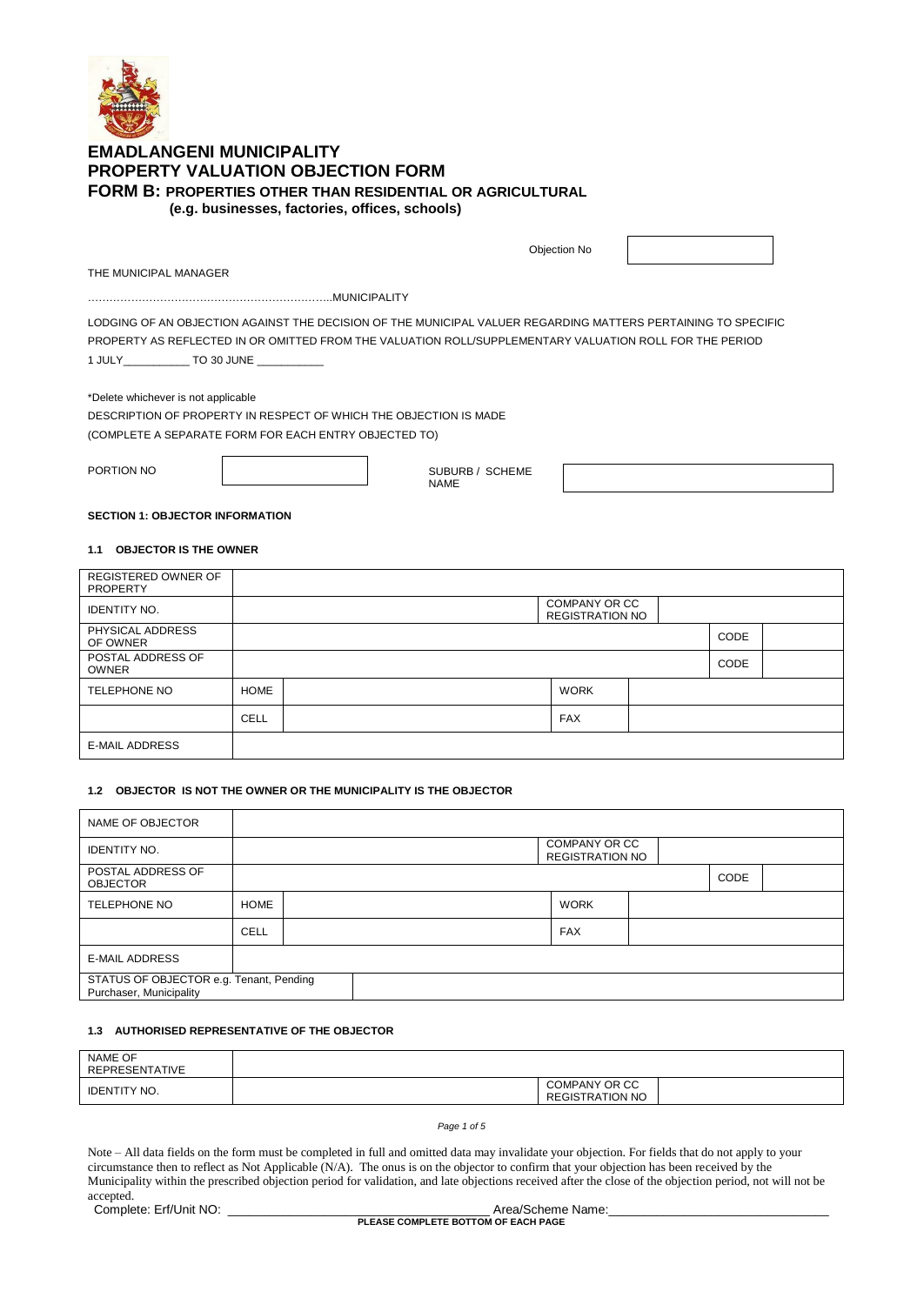

# **EMADLANGENI MUNICIPALITY PROPERTY VALUATION OBJECTION FORM FORM B: PROPERTIES OTHER THAN RESIDENTIAL OR AGRICULTURAL**

|                                     |             | (e.g. businesses, factories, offices, schools) |             |             |  |
|-------------------------------------|-------------|------------------------------------------------|-------------|-------------|--|
| POSTAL ADDRESS OF<br>REPRESENTATIVE |             |                                                |             | <b>CODE</b> |  |
| TELEPHONE NO                        | <b>HOME</b> |                                                | <b>WORK</b> |             |  |
|                                     | CELL        |                                                | <b>FAX</b>  |             |  |
| <b>E-MAIL ADDRESS</b>               |             |                                                |             |             |  |

IF A REPRESENTATIVE IS APPOINTED, PROOF OF AUTHORISATION MUST BE ATTACHED

### **SECTION 2: PROPERTY DETAILS (FOR SECTIONAL TITLES SEE SECTION 4)**

| PHYSICAL ADDRESS               |                           |                | CODE |  |
|--------------------------------|---------------------------|----------------|------|--|
| <b>EXTENT OF PROPERTY</b>      | M <sup>2</sup>            |                |      |  |
| MUNICIPAL ACCOUNT<br><b>NO</b> |                           | (If available) |      |  |
| NAME OF BOND HOLDER            | REGISTERED AMOUNT OF BOND |                |      |  |
|                                |                           | (If available) |      |  |

PROVIDE FULL DETAILS OF ALL SERVITUDES, ROADS PROCLAMATIONS OR OTHER ENDORSEMENTS AGAINST THE PROPERTY (IF APPLICABLE)

| SERVITUDE NO     | AFFECTED AREA | $M^4$ |
|------------------|---------------|-------|
| I IN FAVOUR OF   |               |       |
| FOR WHAT PURPOSE |               |       |

| WAS COMPENSATION PAID      | <b>YES</b><br>$\sim$ | N <sub>O</sub> |               |  |
|----------------------------|----------------------|----------------|---------------|--|
| IF YES:<br>DATE OF PAYMENT |                      |                | <b>AMOUNT</b> |  |

### **SECTION 3: DESCRIPTION OF BUILDINGS (FOR SECTIONAL TITLE COMPLETE SECTION 4)**

## **(INFORMATION UNDER 3.1 TO 3.4 TO BE SUPPLIED BY MEANS OF ANNEXURES AS FOLLOWS)**

#### **3.1 TENANT AND RENT INFORMATION – ANNEXURE A**

|--|

**3.2 SCHEDULE OF EXPENSE S INCLUDING MUNICIPAL, ADMINISTRATION, INSURANCES, SECURITY etc. ANNEXURE B**

**3.3 STATEMENT OF INCOME & EXPENDITURE FOR PREVIOUS FINANCIAL YEAR – ANNEXURE C**

## **3.4 BUILDING SIZES – ANNEXURE D**

| $\sim$<br>LDING NO.<br><b>BUIL</b><br>.<br>SIZE M' | DESCRIPTION e.g.<br>offices etc.<br>used as a shop | TION<br>CONDI. |
|----------------------------------------------------|----------------------------------------------------|----------------|
|----------------------------------------------------|----------------------------------------------------|----------------|

**3.5 IF THE PROPERTY HAS NOT BEEN DEVELOPED TO IT'S HIGHEST AND BEST USE , INDICATE THE EXTENT OF LAND THAT IS AVAILABLE FOR FURTHER DEVELOPMENT**

 $M^2$ 

*Page 2 of 5*

Note – All data fields on the form must be completed in full and omitted data may invalidate your objection. For fields that do not apply to your circumstance then to reflect as Not Applicable (N/A). The onus is on the objector to confirm that your objection has been received by the Municipality within the prescribed objection period for validation, and late objections received after the close of the objection period, not will not be accepted.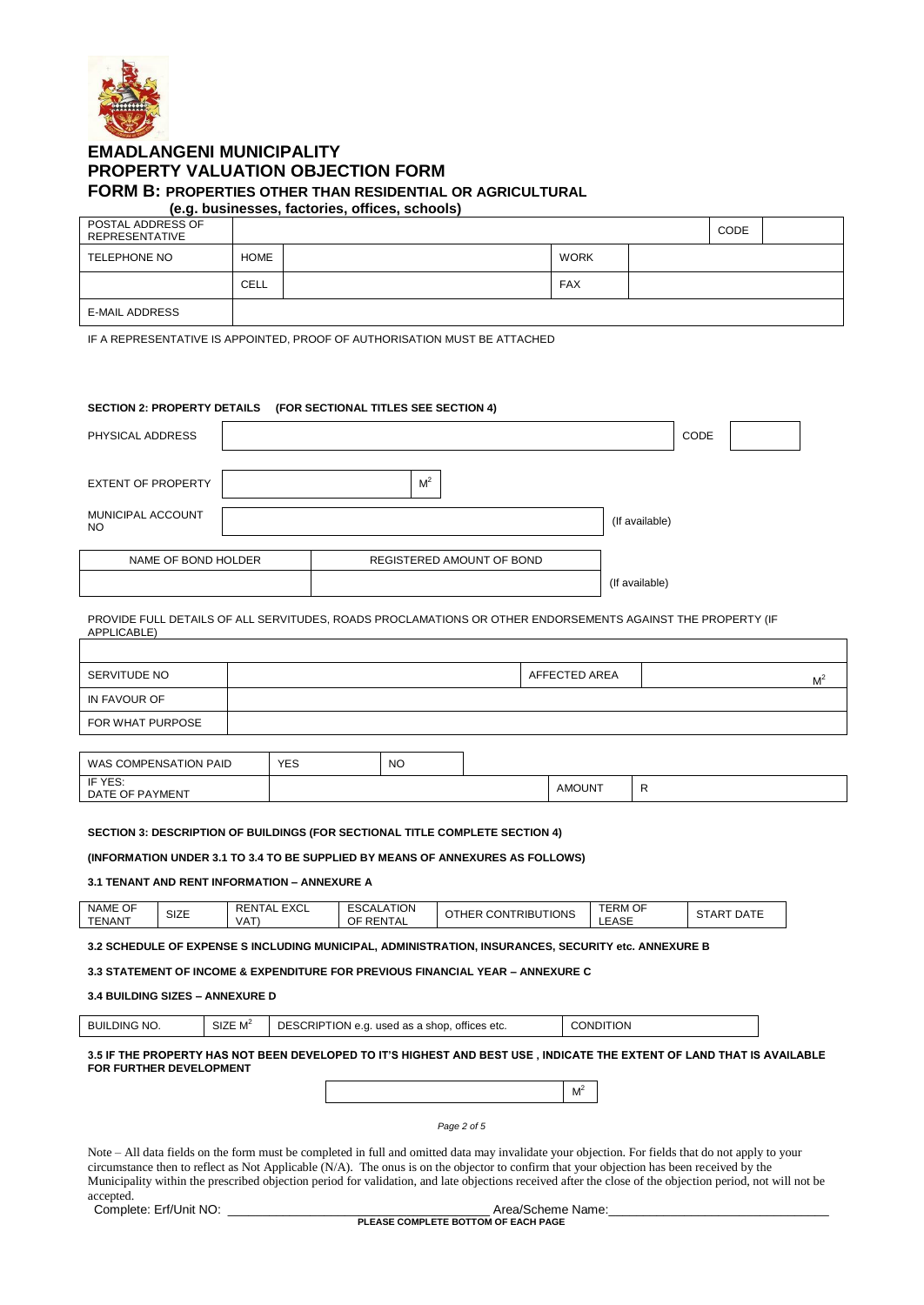

# **EMADLANGENI MUNICIPALITY PROPERTY VALUATION OBJECTION FORM FORM B: PROPERTIES OTHER THAN RESIDENTIAL OR AGRICULTURAL**

 **(e.g. businesses, factories, offices, schools)** 

OTHER FEATURES OF BUILDINGS: (PROVIDE ANNEXURE E IF NECESSARY)

# **SECTION 4: SECTIONAL TITLES UNITS**

| <b>SCHEME</b><br>NO.             | NAME OF<br><b>SCHEME</b> |                |              | FLAT NO/<br>DOOR NO |         | <b>UNIT</b><br>SIZE | M <sup>2</sup> |
|----------------------------------|--------------------------|----------------|--------------|---------------------|---------|---------------------|----------------|
|                                  |                          |                |              |                     |         |                     |                |
| NAME OF MANAGING<br><b>AGENT</b> |                          |                |              |                     | TEL NO. |                     |                |
|                                  |                          |                |              |                     |         |                     |                |
| <b>SHOPS</b>                     |                          | M <sup>2</sup> | <b>OTHER</b> |                     |         |                     | $M^2$          |
| <b>OFFICES</b>                   |                          | $M^2$          | <b>OTHER</b> |                     |         |                     | M <sup>2</sup> |
| <b>FACTORIES</b>                 |                          | M <sup>2</sup> | <b>OTHER</b> |                     |         |                     | M <sup>2</sup> |

#### **TENANT AND RENT INFORMATION – ANNEXURE A**

| OF<br>NAME    | $\sim$<br>SIZE | $\Gamma$ $\vee$ $\cap$<br>FМ<br>$\mathbf{v}$<br>. LAUL<br>$\mathbf{u}$ | <b>ATION</b><br>$\mathbf{v}$<br>-JUALA | <b>CONTRIBUTIONS</b><br>THER<br>U∪N ' | <b>TERM OF</b> | $\sim$ $ -$<br>$\overline{ }$<br>DATE<br>STAP |
|---------------|----------------|------------------------------------------------------------------------|----------------------------------------|---------------------------------------|----------------|-----------------------------------------------|
| <b>TENANT</b> |                | VAT                                                                    |                                        |                                       | LEASE          |                                               |
|               |                |                                                                        |                                        |                                       |                |                                               |

MONTHLY LEVY R CONTROL CONTROL CONTROL CONTROL DETAILS OF EXCLUSIVE USE AREAS

| GARAGE              | M <sup>2</sup> |
|---------------------|----------------|
| <b>CARPORT</b>      | M <sup>2</sup> |
| <b>OPEN PARKING</b> | M <sup>2</sup> |
| <b>STORE ROOM</b>   | M <sup>2</sup> |
| <b>GARDEN</b>       | M <sup>2</sup> |
| <b>OTHER</b>        | M <sup>2</sup> |

IF YOUR PROPERTY HAS BEEN ON THE MARKET

 $\mathcal{L}_\text{max}$  and  $\mathcal{L}_\text{max}$  and  $\mathcal{L}_\text{max}$  and  $\mathcal{L}_\text{max}$ 

# COMMON PROPERTY CONSISTS OF: SWIMMING POOL

| <b>TENNIS COURT</b> |  |
|---------------------|--|
| <b>OTHER</b>        |  |
| <b>OTHER</b>        |  |
| <b>OTHER</b>        |  |

# **SECTION 5: MARKET INFORMATION**

IF YOUR PROPERTY IS CURRENTLY ON THE

| MARKET                              |   |               | THE LAST 3 YEARS                     |   |
|-------------------------------------|---|---------------|--------------------------------------|---|
| WHAT IS THE<br><b>ASKING PRICE?</b> | R |               | WHAT WAS THE<br><b>ASKING PRICE?</b> | ĸ |
| OFFER RECEIVED                      | R |               | OFFER RECEIVED                       | D |
| NAME OF AGENT                       |   | <b>TEL NO</b> |                                      |   |

#### *Page 3 of 5*

Note – All data fields on the form must be completed in full and omitted data may invalidate your objection. For fields that do not apply to your circumstance then to reflect as Not Applicable (N/A). The onus is on the objector to confirm that your objection has been received by the Municipality within the prescribed objection period for validation, and late objections received after the close of the objection period, not will not be accepted.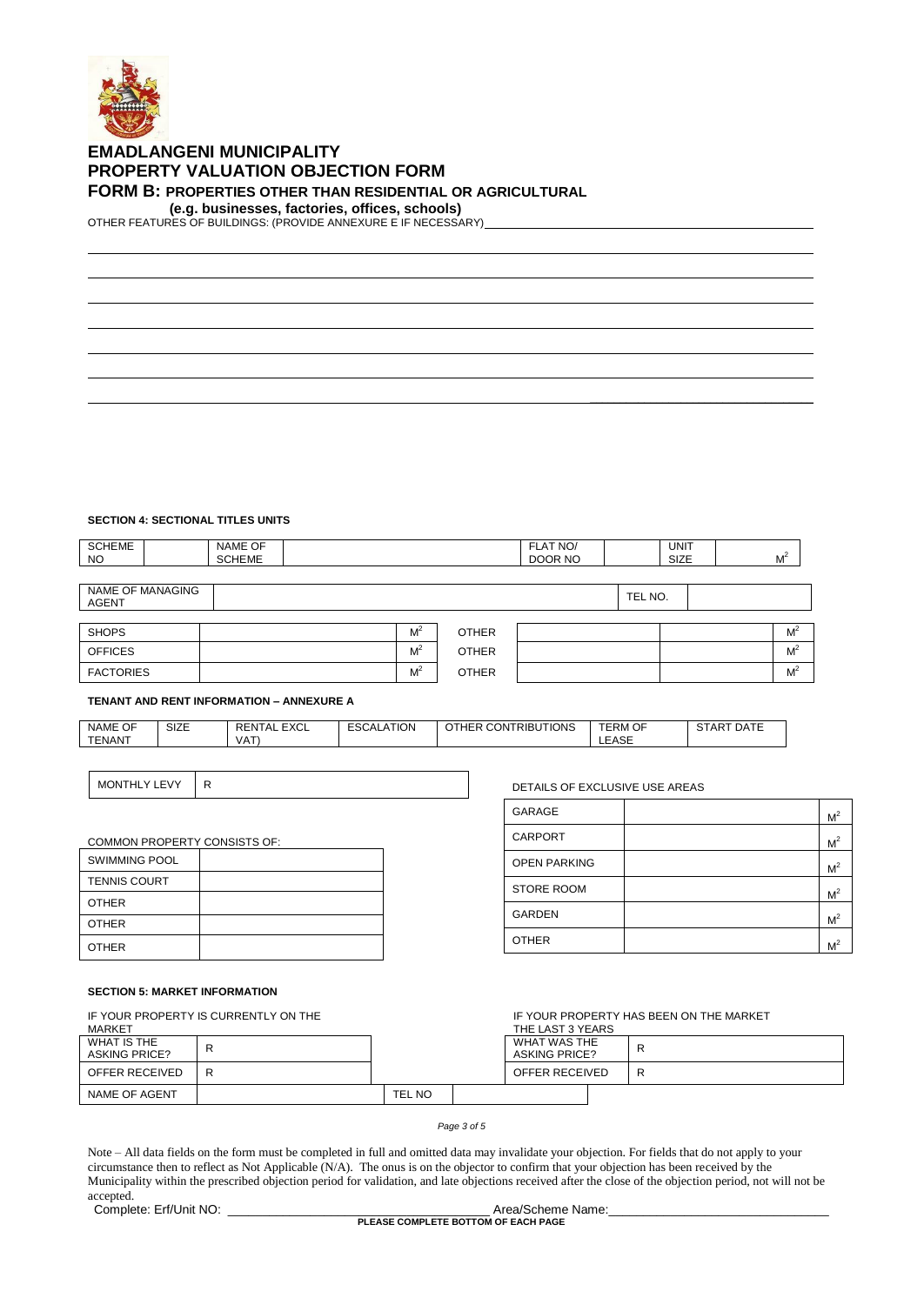

# **EMADLANGENI MUNICIPALITY PROPERTY VALUATION OBJECTION FORM FORM B: PROPERTIES OTHER THAN RESIDENTIAL OR AGRICULTURAL (e.g. businesses, factories, offices, schools)**

SALE TRANSACTIONS (OF OTHER PROPERTIES IN THE VICINITY) USED BY THE OBJECTOR IN DETERMINING THE MARKET VALUE OF

| PROPERTY OBJECTED TO |                    |              |                      |  |  |
|----------------------|--------------------|--------------|----------------------|--|--|
| ERF/UNIT NO          | SUBURB/SCHEME NAME | DATE OF SALE | <b>SELLING PRICE</b> |  |  |
|                      |                    |              |                      |  |  |
|                      |                    |              |                      |  |  |
|                      |                    |              |                      |  |  |
|                      |                    |              |                      |  |  |

#### **SECTION 6: OBJECTION DETAILS**

|                                           | PARTICULARS AS REFLECTED IN THE<br><b>VALUATION ROLL</b> | CHANGES REQUESTED BY OBJECTOR |
|-------------------------------------------|----------------------------------------------------------|-------------------------------|
| DESCRIPTION OF THE PROPERTY / UNIT<br>NO. |                                                          |                               |
| CATEGORY                                  |                                                          |                               |
| PHYSICAL ADDRESS/DOOR NO./FLAT NO.        |                                                          |                               |
| <b>EXTENT</b>                             |                                                          |                               |
| <b>MARKET VALUE</b>                       |                                                          |                               |
| NAME OF OWNER                             |                                                          |                               |

\_\_\_\_\_\_\_\_\_\_\_\_\_\_\_\_\_\_\_\_\_\_\_\_\_\_\_\_\_\_\_\_\_\_\_\_\_\_\_\_\_\_\_\_\_\_\_\_\_\_\_\_\_\_\_\_\_\_\_\_\_\_\_\_\_\_\_\_\_\_\_\_\_\_\_\_\_\_\_\_\_\_\_\_\_\_\_\_\_\_\_\_\_\_\_\_\_\_\_\_\_\_\_\_\_\_\_\_\_\_\_\_\_\_\_\_\_\_\_\_\_\_\_ \_\_\_\_\_\_\_\_\_\_\_\_\_\_\_\_\_\_\_\_\_\_\_\_\_\_\_\_\_\_\_\_\_\_\_\_\_\_\_\_\_\_\_\_\_\_\_\_\_\_\_\_\_\_\_\_\_\_\_\_\_\_\_\_\_\_\_\_\_\_\_\_\_\_\_\_\_\_\_\_\_\_\_\_\_\_\_\_\_\_\_\_\_\_\_\_\_\_\_\_\_\_\_\_\_\_\_\_\_\_\_\_\_\_\_\_\_\_\_\_\_\_\_ \_\_\_\_\_\_\_\_\_\_\_\_\_\_\_\_\_\_\_\_\_\_\_\_\_\_\_\_\_\_\_\_\_\_\_\_\_\_\_\_\_\_\_\_\_\_\_\_\_\_\_\_\_\_\_\_\_\_\_\_\_\_\_\_\_\_\_\_\_\_\_\_\_\_\_\_\_\_\_\_\_\_\_\_\_\_\_\_\_\_\_\_\_\_\_\_\_\_\_\_\_\_\_\_\_\_\_\_\_\_\_\_\_\_\_\_\_\_\_\_\_\_\_

ADVERSE FEATURES AND/OR FURTHER REASONS IN SUPPORT OF THIS OBJECTION (ANNEXURES CAN BE PROVIDED)

#### **SECTION 7: DECLARATION**

ATTENTION IS HEREBY DRAWN TO SECTION 42(2) OF THE ACT WHICH STATES THAT WHERE ANY DOCUMENT, INFORMATION OR PARTICULARS WERE NOT PROVIDED WHEN REQUIRED IN TERMS OF SUBSECTION 42(1) OF THE ACT AND THE OWNER CONCERNED RELIES ON SUCH DOCUMENT, INFORMATION OR PARTICULARS IN AN APPEAL TO AN APPEAL BOARD, THE APPEAL BOARD MAY MAKE AN ORDER AS TO COSTS IN TERMS OF SECTION 70 OF THE ACT IF THE APPEAL BOARD IS OF THE VIEW THAT THE FAILURE TO HAVE PROVIDED ANY SUCH DOCUMENT, INFORMATION OR PARTICULARS HAS PLACED AN UNNECESSARY BURDEN ON THE FUNCTIONS OF THE MUNICIPAL VALUER OR THE APPEAL BOARD.

I / WE…………………………………………………….HEREBY DECLARE THAT THE INFORMATION AND PARTICULARS SUPPLIED ARE TRUE AND CORRECT.

| $ \sim$<br>∍ | $\sim$ | ---<br>١Δ |
|--------------|--------|-----------|
|              |        |           |
|              |        |           |

**SIGNATURE** 

**OFFICIAL USE**

DECISION OF THE MUNICIPAL VALUER

*Page 4 of 5*

Note – All data fields on the form must be completed in full and omitted data may invalidate your objection. For fields that do not apply to your circumstance then to reflect as Not Applicable (N/A). The onus is on the objector to confirm that your objection has been received by the Municipality within the prescribed objection period for validation, and late objections received after the close of the objection period, not will not be accepted. Complete: Erf/Unit NO: \_\_\_\_\_\_\_\_\_\_\_\_\_\_\_\_\_\_\_\_\_\_\_\_\_\_\_\_\_\_\_\_\_\_\_\_\_\_ Area/Scheme Name:\_\_\_\_\_\_\_\_\_\_\_\_\_\_\_\_\_\_\_\_\_\_\_\_\_\_\_\_\_\_\_\_